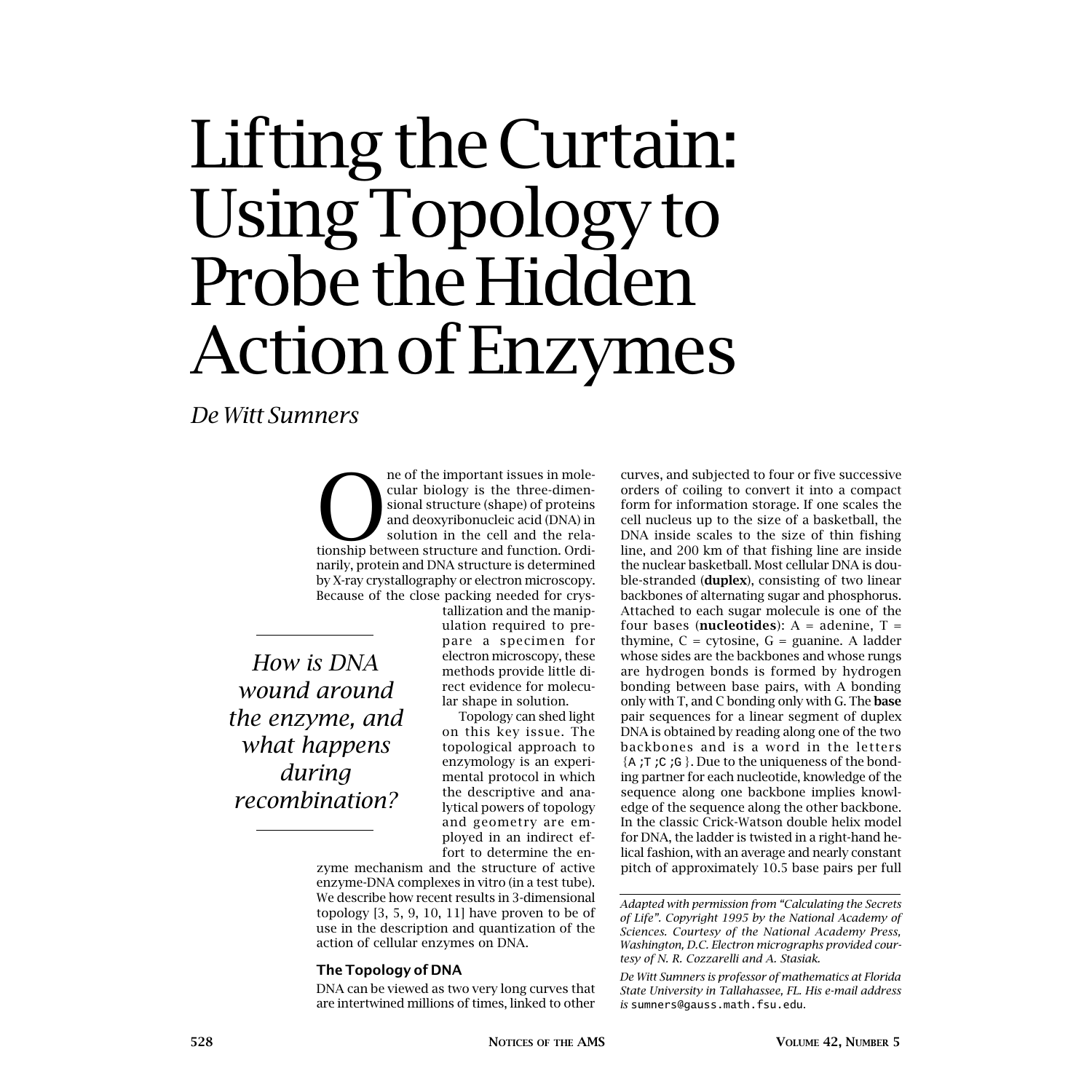helical twist. The local helical pitch of duplex DNA is a function of both the local base pair sequence and the cellular environment in which the DNA lives; if a DNA molecule is under stress, or constrained to live on the surface of a protein, or is being acted upon by an enzyme, the helical pitch can change.

The packing, twisting, and topological constraints all taken together mean that topological entanglement poses serious functional problems for DNA. This entanglement would interfere with, and be exacerbated by, the vital life processes of replication, transcription, and recombination. For information retrieval and cell viability, some geometric and topological features must be introduced into the DNA, and others quickly removed [12, 13]. For example, the Crick-Watson helical twist of duplex DNA may require local unwinding in order to make room for a protein involved in transcription to attach to the DNA. The DNA sequence in the vicinity of a gene may need to be altered to include a promoter or repressor. During replication, the daughter duplex DNA molecules become entangled and must be disentangled in order for replication to proceed to completion. After the process is finished, the original DNA conformation must be restored. Some enzymes maintain proper geometry and topology by passing one strand of DNA through another by means of a transient enzyme-bridged break in one of the DNA strands. Other enzymes break the DNA apart and recombine the ends by exchanging them, a move performed by **recombinases**. The description and quantization of the three-dimensional structure of DNA and the changes in DNA structure due to the action of these enzymes have required the serious use of geometry and topology in molecular biology. This use of mathematics as an analytic tool is especially important because there is no experimental way to observe the dynamics of enzymatic action directly.

In the experimental study of DNA structure and enzyme mechanism, biologists developed the topological approach to enzymology [15], shown schematically in Figure 1. In this approach, one performs experiments on circular substrate DNA molecules. These circular substrate molecules are genetically engineered by cloning techniques to contain regions that a certain enzyme will recognize and act upon. The circular form of the substrate molecule traps an enzymatic topological signature in the form of DNA knots and links (catananes). These DNA knots and links are observed by gel electrophoresis and electron microscopy of the reaction product DNA molecules. By observing the changes in geometry (supercoiling) and topology (knotting and linking) in DNA caused by an en-



## **Figure 1**

(a) Topological approach to enzymology, (b) DNA (+) Whitehead link, (c) DNA knot 6*<sup>∗</sup>* 2 .

zyme, the enzyme mechanism can be described and quantized.

The topological approach to enzymology poses an interesting challenge for mathematics: from the observed changes in DNA geometry and topology, how can one deduce enzyme mechanisms? This requires the construction of mathematical models for enzyme action and the use of these models to analyze the results of topological enzymology experiments. The entangled form of the product DNA knots and links contains information about the enzymes that made them. In addition to utility in the analysis of experimental results, the use of mathematical models forces all of the background assumptions about the biology to be carefully laid out. At this point they can be examined and dissected, and their influence on the biological conclusions drawn from experimental results can be determined.

# **Site-Specific Recombination**

Site-specific recombination is one of the ways in which nature alters the genetic code of an organism, either by moving a block of DNA to another position on the molecule or by integrating a block of alien DNA into a host genome. One of the biological purposes of recombination is the regulation of gene expression in the cell, because it can alter the relative position of the gene and its repressor and promoter sites on the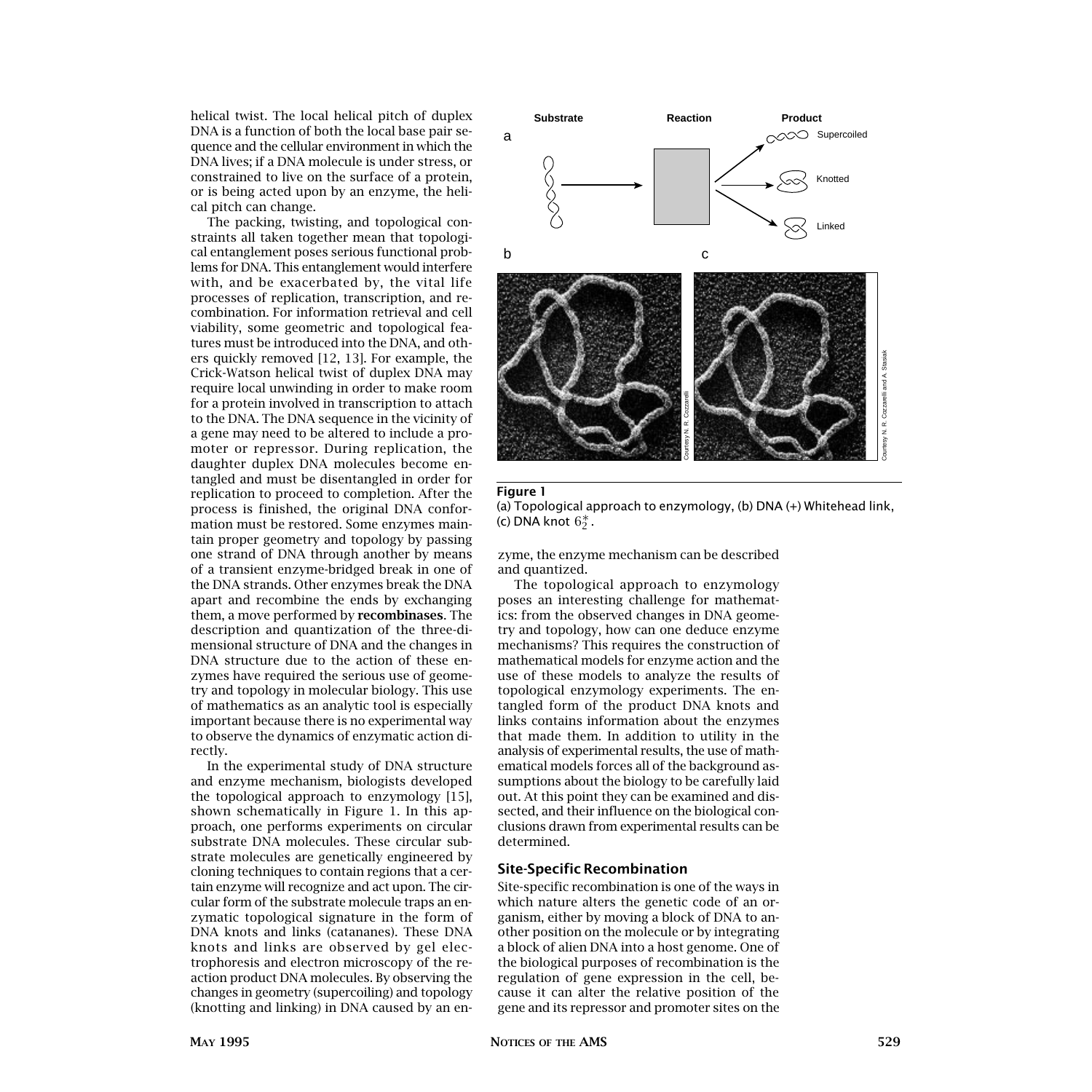

**Figure 2**  *Tn3* synaptic complex



# **Figure 3**

genome. Site-specific recombination also plays a vital role in the life cycle of certain viruses, which utilize this process to insert viral DNA into the DNA of a host organism. An enzyme that mediates site-specific recombination on DNA is called a **recombinase**. A recombination site is a short segment of duplex DNA whose sequence is recognized by the recombinase. Site-specific recombination can occur when a pair of sites (on the same or on different DNA molecules) become juxtaposed in the presence of the recombinase. The pair of sites is aligned through enzyme manipulation or random thermal motion (or both), and both sites (and perhaps some contiguous DNA) are then bound by the enzyme. This stage of the reaction is called **synapsis**, and we will call this intermediate protein-DNA complex formed by the part of the substrate that is bound to the enzyme together with the enzyme itself the **synaptosome**. We will call the entire DNA molecule(s) involved in synapsis (including the parts of the DNA molecule(s) not bound to the enzyme), together with the enzyme itself, the **synaptic complex**. The electron micrograph in Figure 2 (courtesy of N.R. Cozzarelli) shows a synaptic complex formed by the recombination enzyme  $\texttt{m3}$  resolvase when reacted with unknotted circular duplex DNA. In the micrograph of Figure 2, the synaptosome is the black mass attached to the DNA circle, with the unbound DNA in the synaptic complex forming twisted loops in the exterior of the synaptosome. It is our intent to deduce mathematically the path of the DNA in the black mass of the synaptosome, both before and after recombination. We want to answer the question: How is DNA wound around the enzyme, and what happens during recombination?

After forming the synaptosome, a single recombination event occurs: the enzyme then performs two double-stranded breaks at the sites and recombines the ends by exchanging them in an enzyme-specific manner. The synaptosome then dissociates, and the DNA is released by the enzyme. We call the pre-recombination unbound DNA molecule(s) the substrate and the post-recombination unbound DNA molecule(s) the product. During a single binding encounter between enzyme and DNA, the enzyme may mediate more than one recombination event; this is called **processive recombination**. On the other hand, the enzyme may perform recombination in multiple binding encounters with the DNA, which is called **distributive recombination**. Some site-specific recombination enzymes mediate both distributive and processive recombination.

Site-specific recombination involves topological changes in the substrate. In order to identify these topological changes, one chooses to perform experiments on circular DNA substrate. One must perform an experiment on a large number of circular molecules in order to obtain an observable amount of product. Using cloning techniques, one can synthesize circular duplex DNA molecules, which contain two copies of a recombination site. At each recombination site, the base pair sequence is in general not palindromic hence induces a local orientation on the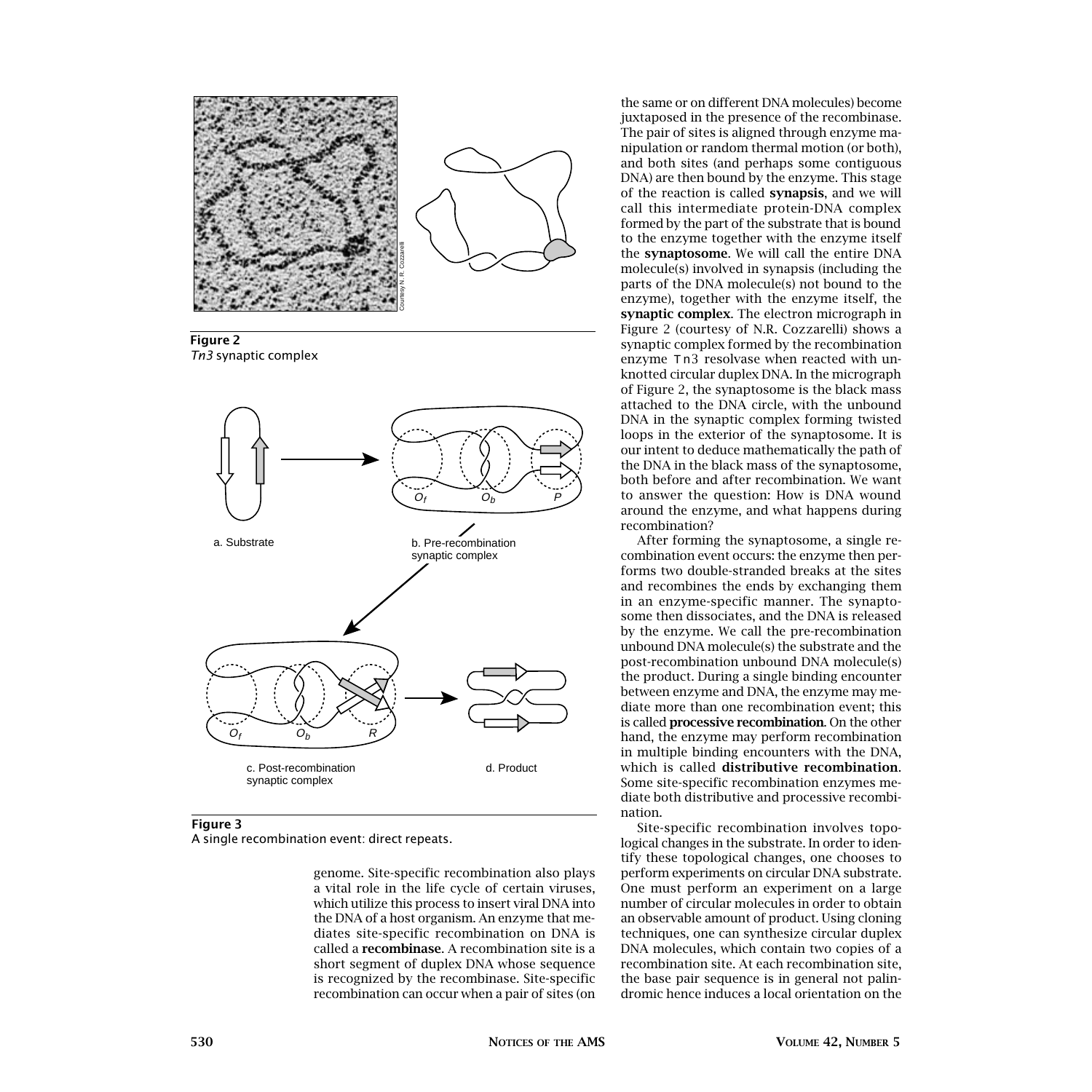substrate DNA circle. If these induced orientations from a pair of sites on a singular circular molecule agree, this site configuration is called **direct repeats** (or **head-to-tail**), and if the induced orientations disagree, this site configuration is called inverted repeats (or **head-tohead**). If the substrate is a single DNA circle with a single pair of directly repeated sites, the recombination product is a pair of DNA circles and can form a DNA link (or **catanane**) (Figure 3). If the substrate is a pair of DNA circles with one site each, the product is a single DNA circle (Figure 3 read in reverse) and can form a DNA knot (usually with direct repeats). In processive recombination on circular substrate with direct repeats, the products of an odd number of rounds of processive recombination are DNA links, and the products of an even number of rounds of processive recombination are DNA knots. If the substrate is a single DNA circle with inverted repeats, the product is a single DNA circle and can form a DNA knot. In all figures where DNA is represented by a line drawing (such as Figure 3), duplex DNA is represented by a single line, and supercoiling is omitted.

The geometry and topology of circular DNA substrate are experimental control variables. The geometry and topology of the recombination reaction products are observables. In vitro experiments usually proceed as follows: Circular substrate is prepared, with all of the substrate molecules representing the same knot type. The amount of supercoiling of the substrate molecules is also a control variable. The substrate molecules are reacted with a high concentration of purified enzyme, and the reaction products are fractionated by gel electrophoresis. Gel electrophoresis discriminates among DNA molecules on the basis of molecular weight; given that all molecules are the same molecular weight (as is the case in these topological enzymology experiments), electrophoresis discriminates on the basis of subtle differences in the geometry (supercoiling) and topology of the DNA molecules. Under the proper conditions gel velocity is (surprisingly) determined by the crossing number of the knot or link; knots and links of the same crossing number migrate with the same gel velocities [4]. After running the gel, the DNA molecules are removed from the gel and coated with Rec A protein. It is this new observation technique (Rec A-enhanced electron mocroscopy) [7] that makes possible the detailed knot-theoretic analysis of reaction products. Rec A is an E. coli protein that binds to DNA and mediates general recombination in E. coli. The process of Rec A coating fattens, stiffens, and stretches (untwists) the DNA. This facilitates the unambiguous determination of crossings (nodes) in an electron micrograph of DNA.



### **Figure 4**

(a) Hopf link, (b) figure 8 knot, (c) (+) Whitehead link, (d)  $6\frac{*}{2}$  and (e)  $6\frac{*}{2}$  mirror image of  $6\frac{*}{2}$ .

## **Topological Tools for DNA Analysis**

In this section, we will describe the parts of knot theory and tangle calculus of biological relevance. For a rigorous mathematical treatment we refer the reader to [1, 6, 8] for knot theory and [5] for tangle calculus.

A knot  $K$  is an embedding of a single circle in  $R^3$ ; a link L is an embedding of two or more circles in  $R<sup>3</sup>$ . Unless otherwise specified, all knots and links will be unoriented; the ambient space  $R<sup>3</sup>$  has a fixed orientation. Two knots (links),  $K - 1$  and  $K - 2$ , are equivalent if there is an orientation-preserving homeomorphism of pairs h :  $(\mathbb{R}^3;\mathbb{K}_1)$  →  $(\mathbb{R}^3;\mathbb{K}_2)$ . The homeomorphism of pairs h superimposes  $K_1$  on  $K_2$ ; in this case the knots (links) can be made congruent by a flexible motion or flow (**ambient isotopy**) of space. An ambient isotopy is a l-parameter fam-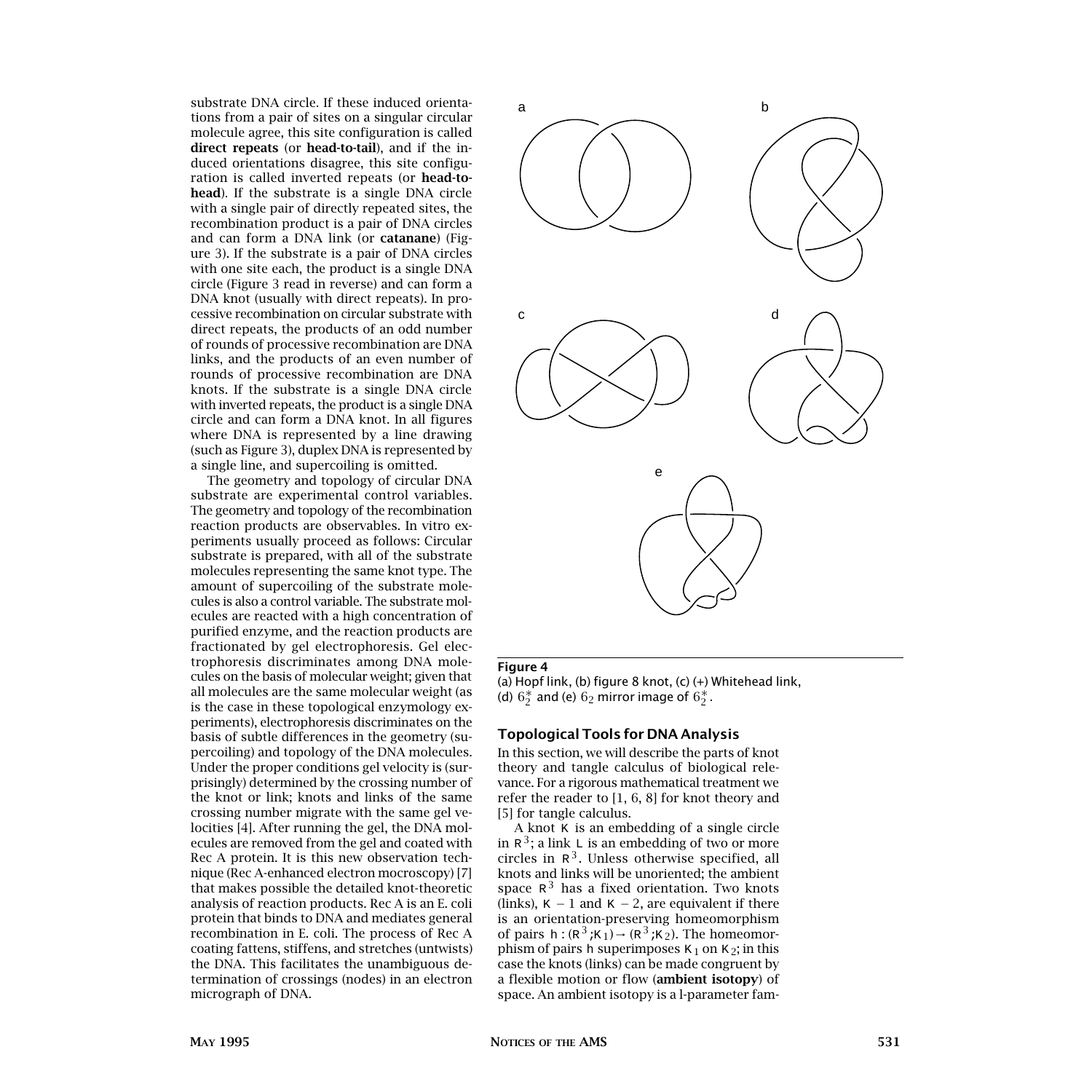

# **Figure 5: Standard 4-plats**

(a)  $<$  2> Hopf link, (b)  $<$  2, 1, 1 > figure 8 knot, (c) <1,1,1,1,1> (+) Whitehead link, (d) <1,2,1,1,1> 6*<sup>∗</sup>* <sup>2</sup> , and  $(e)$  < 3, 1, 2> 6<sub>2</sub>.

> ily of homeomorphisms  ${H_1}_{1=0}^1$  of  $R^3$  that begins with the identity and ends with the homeomorphism under consideration:  $H_0$ = identity and  $H_1 = h$ . An equivalence class of embeddings is called a **knot (link) type**.

> A knot (link) is usually represented by drawing a diagram (projection) in a plane. This diagram is a shadow of the knot (link) cast on a plane in 3-space. Figure 4 shows standard diagrams [8] for the knots and links that turn up in  $\texttt{m3}$  recombination experiments. In the definition of knot type, we insisted that the transformation that superimposes one knot on another must be orientation-preserving on the ambient space. This restriction allows us to detect a property of great biological significance: **chirality**. If K denotes a knot (link), let  $K^*$  denote the mirror image. If  $K = K^*$ , then we say that K is **achiral**; if  $K \neq K^*$ , then we say that K is **chiral**.

> Fortunately for biological applications, most (if not all) of the circular DNA products pro

duced by in vitro enzymology experiments fall into the mathematically well-understood family of 4-plats. This family consists of knot and link configurations produced by patterns of plectonemic supercoiling of pairs of strands about each other. All "small" knots and links are members of this family—more precisely, all prime knots with crossing number less than 8 and all prime (two-component) links with crossing number less than 7 are 4-plats. A **4-plat** is a knot or two-component link that can be formed by platting (or braiding) four strings. All of the knots and links in Figure 4 are 4-plats; their standard 4-plat diagrams are shown in Figure 5. Each standard 4-plat diagram consists of four horizontal strings, and the standard pattern of halftwists (plectonemic interwinds) of strings is encoded by an odd-length classifying vector with positive integer entries  $\langle c_1;c_2;\cdots;c_{2k+1}\rangle$ , as shown in Figure 5.

For in vitro topological enzymology, we can regard the enzyme mechanism as a machine that transforms 4-plats into other 4-plats. We need a mathematical language for describing and computing these enzyme-mediated changes. In many enzyme-DNA reactions, a pair of sites that are distant on the substrate circle are juxtaposed in space and bound to the enzyme. The enzyme then performs its topological moves, and the DNA is then released. We need a mathematical language to describe configurations of linear strings in a spatially confined region. This is accomplished by means of the mathematical concept of tangles, which were introduced into knot theory by J.H. Conway [2]. Tangle theory is knot theory done inside a 3-ball with the ends of the strings firmly glued down. On the unit 3 ball, select four points on the equator (called N W ;SW ;SE;N E). A **2-string tangle** in the unit 3-ball is a configuration of two disjoint strings in the unit 3-ball whose endpoints are the four special points *{*N W ;SW ;SE;N E*}*. Two tangles in the unit 3-ball are **equivalent** if it is possible to elastically transform the strings of one tangle into the strings of the other without moving the endpoints *{*N W ;SW ;SE;N E*}* and without breaking a string or passing one string through another. A class of equivalent tangles is called a tangle type. Tangles are usually represented by their projections, called **tangle diagrams**, onto the equatorial disk in the unit 3-ball, as shown in Figure 6. In all figures containing tangles, we assume that the four boundary points *{*N W ;SW ;SE;N E*}* are as in Figure 6, and we suppress these labels.

All four of the tangles in Figure 6 are pairwise inequivalent. However, if we relax the restriction that the endpoints of the strings remain fixed and allow the endpoints of the strings to move about on the surfaces  $(s^2)$  of the 3-ball, then the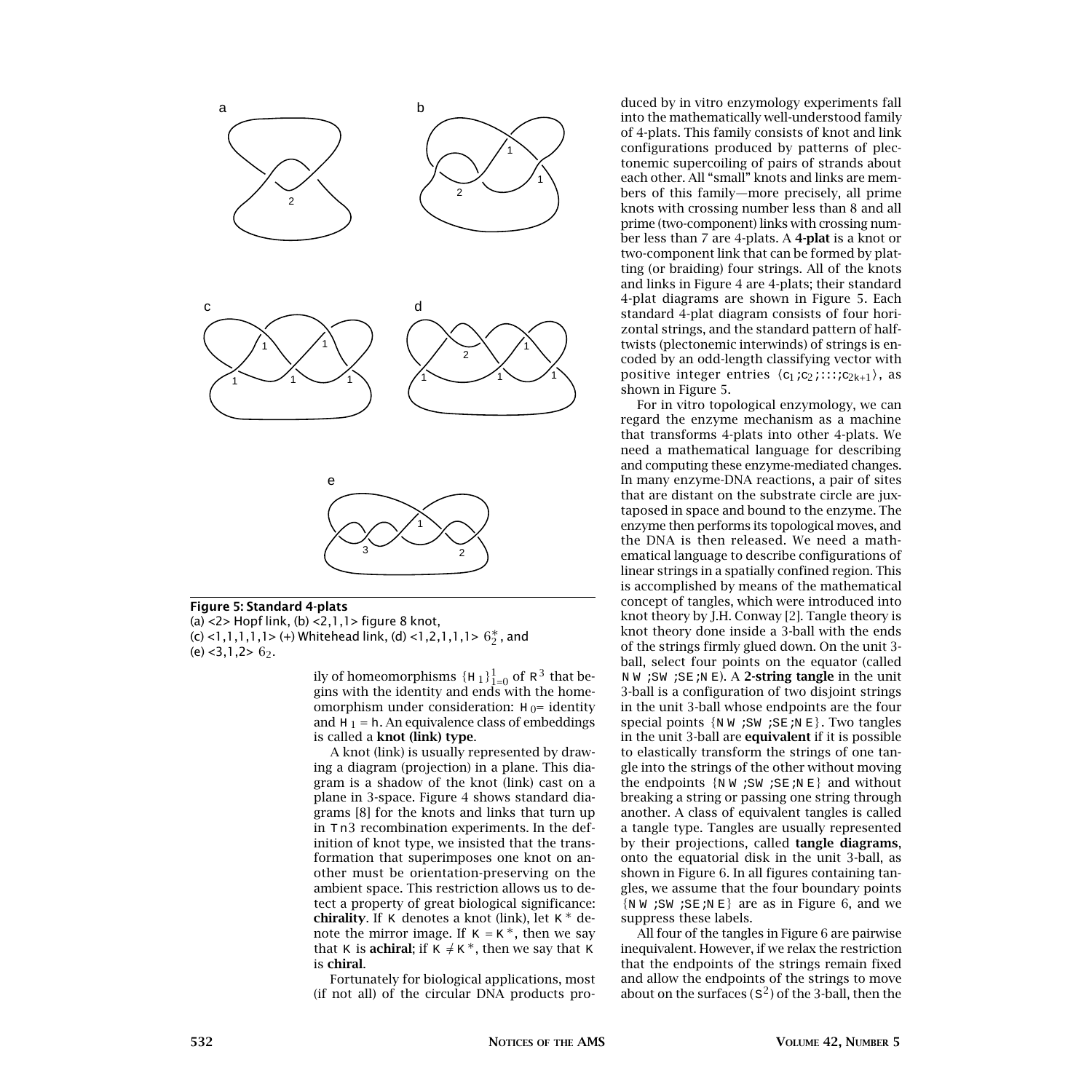tangle of Figure 6a can be transformed into the trivial tangle of Figure 6d. The tangles in Figures 6b and 6c cannot be transformed to the trivial tangle by any sequence of such turning motions of the endpoints on  $s^2$ . The family of tangles that can be converted to the trivial tangle by moving the endpoints of the strings on  $s<sup>2</sup>$  is the family of **rational tangles**. Equivalently, a rational tangle is one in which the strings can be continuously deformed (leaving the endpoints fixed) entirely into the boundary 2-sphere of the 3-ball, with no string passing through itself or through another string.

Rational tangles form a homologous family of 2-string configurations in  $B^3$  and are formed by a pattern of plectonemic supercoiling of pairs of strings. Like 4-plats, rational tangles look like DNA configurations being built up out of plectonemic supercoiling of pairs of strings. More specifically, enzymes are often globular in shape and are topologically equivalent to our unitdefining ball. Thus, in an enzymatic reaction between a pair of DNA duplexes, the pair *{*enzyme, bound DNA*}* forms a 2-string tangle. Since the amount of bound DNA is small, the enzyme-DNA tangle so formed admits projections with few nodes and therefore is very likely rational. For example, all locally unknotted 2-string tangles having less than five crossings are rational. There is a second, more natural argument for rationality of the enzyme-DNA tangle. In all cases studied intensively, DNA is bound to the surface of the protein. This means that the resulting protein-DNA tangle is rational, since any tangle whose strings can be continuously deformed into the boundary of the defining ball is automatically rational.

There is a classification scheme for rational tangles which is based on a standard form that is a minimal alternating diagram. The classifying vector for a rational tangle is an integerentry vector  $(a_1; a_2; \ldots; a_n)$  of odd or even length, with all entries (except possibly the last) nonzero and having the same sign and with *|*a1*|* > 1. The integers in the classifying vector represent the left-to-right (west-to-east) alternation of vertical and horizontal windings in the standard tangle diagram, always ending with horizontal windings on the east side of the diagram. Horizontal winding is the winding between strings in the top and bottom (north and south) positions; vertical winding is the winding between strings in the left and right (west and east) positions. By convention, positive integers correspond to horizontal plectonemic righthanded supercoils and vertical left-handed plectonemic supercoils; negative integers correspond to horizontal left-handed plectonemic supercoils and vertical right-handed plectonemic supercoils. Figure 7 shows some standard tangle



**Figure 6: Tangles** (a) Rational, (b) locally knotted, (c) prime, and (d) trivial.

diagrams. Two rational tangles are of the same type if and only if they have identical classifying vectors. Due to the requirement that  $|a_1| > 1$ in the classifying vector convention for rational tangles, the corresponding tangle projection must have at least two nodes. There are four rational tangles  ${(0):(0):(0):(1)*(-1)}$  that are exceptions to this convention ( $|a_1| = 0$  or 1), and are displayed in Figure 7c through f. The classifying vector  $(a_1; a_2; \dots; a_n)$  can be converted to an (extended) rational number b=a *∈* Q *∪ ∞* by means of the following continued fraction calculation:

$$
b=a=a_n+1=(a_{n-1}+(1=(a_{n-2}+\cdots))):
$$

Two rational tangles are of the same type if and only if these rational numbers are equal [2].

In order to use tangles as building blocks for knots and links and mathematically to mimic enzyme action on DNA, we now introduce the geometric operations of **tangle additional** and **tangle closure**. Given tangles A and B, one can form the tangle  $A + B$  as shown in Figure 8a. The sum of two rational tangles need not be rational. Given any tangle  $\circ$ , one can form the closure  $N(C)$  as in Figure 8b. In the closure operation on a 2-string tangle, ends  $N$  W and  $N$  E are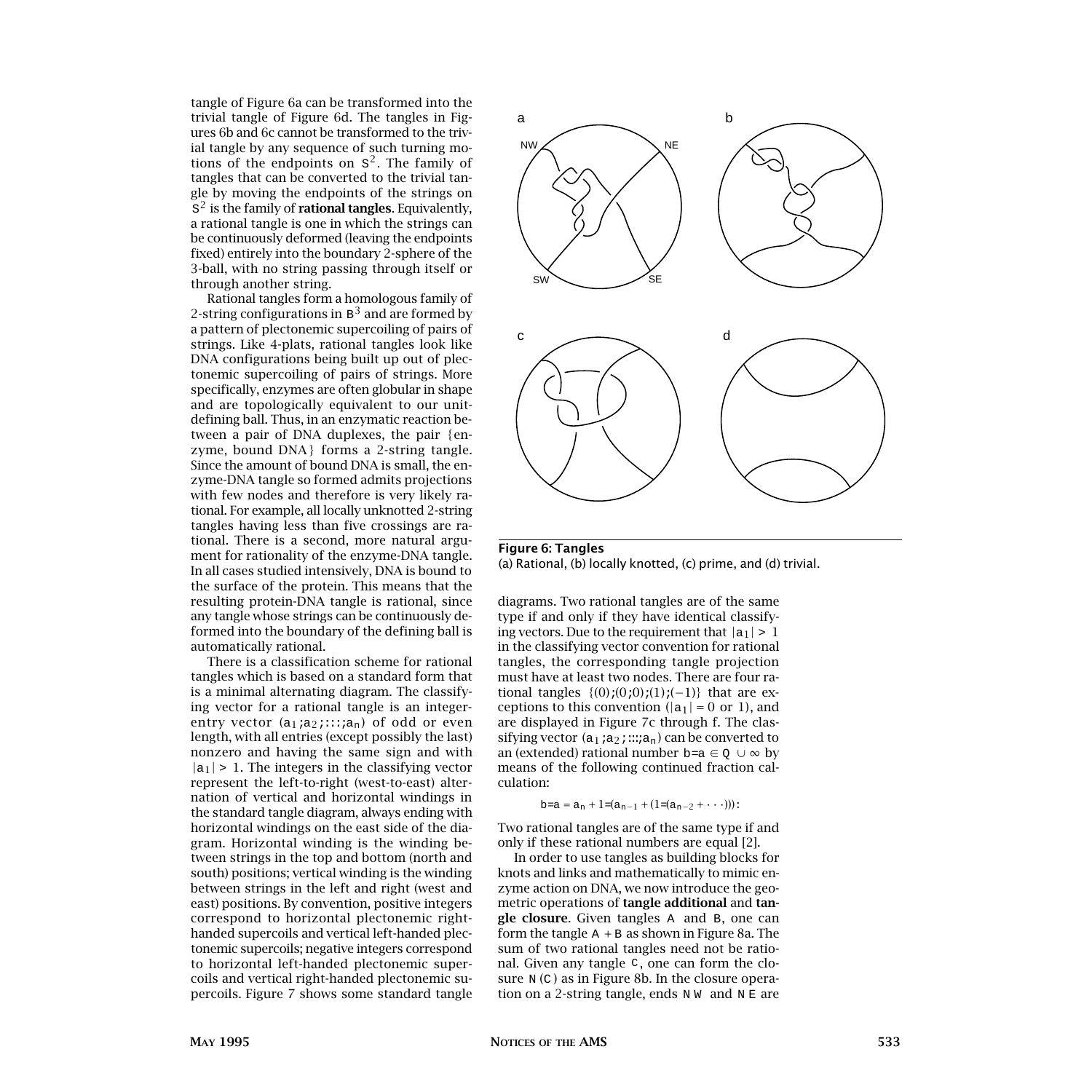

**Figure 7: Tangle Diagrams** (a)  $(2, 3, 1)$ , (b)  $(-3, 0)$ , (c)  $(0)$ , (d)  $(0,0)$ , (e)  $(1)$ , and  $(f)$   $(-1)$ .

connected, ends SW and SE are connected, and the defining ball is deleted, leaving a knot or a link of two components. Deletion of the defining  $B^3$  is analogous to deproteinization of the DNA when the synaptosome dissociates. One can combine the operations of tangle addition and tangle closure to create a **tangle equation** of the form  $N(A + B) =$  knot (link). In such a tangle equation, the tangles  $\Delta$  and  $\Delta$  are said to be **summands** of the resulting knot (link). An example of this phenomenon is the tangle equation  $N((-3;0) + (1)) = (2)$  shown in Figure 8c. In general, if A and B are any two rational tangles, then  $N(A + B)$  is a 4-plat.

# **The Tangle Model for Site-Specific Recombination**

The fundamental observations underlying this model are that a pair of sites bound by an enzyme forms a tangle and that most of the products of recombination experiments performed on unknotted substrate are 4-plats. We will use tangles to build a model that will compute the topology of the pre- and post-recombination synaptic complex in a single recombination event, given knowledge of the topology of the substrate and product [5, 10, 9, 11]. In site-specific recombination on circular DNA substrate, two kinds of geometric manipulation of the DNA occur. The first is a global ambient isotopy, in which a pair of distant recombination sites are juxtaposed in space and the enzyme binds to the molecule(s), forming the synaptic complex. Once synapsis is achieved, the next move is local and due entirely to enzyme action. Within the region occupied by the enzyme, the substrate is broken at each site, and the ends are recombined. We will model this local move.

Within the region controlled by the enzyme, the enzyme breaks the DNA at each site and recombines the ends by exchanging them. We model the enzyme itself as a 3-ball. The synaptosome consisting of the enzyme and bound DNA forms a 2-string tangle.

What follows is a list of biological and mathematical assumptions made in the tangle model [5, 10, 11].

*Assumption 1. The enzyme mechanism in a single recombination event is constant, independent of the geometry (supercoiling) and topology (knotting and catenation) of the substrate population. Moreover, recombination takes place entirely within the domain of the enzyme ball, and the substrate configuration outside the enzyme ball remains fixed while the strands are being broken and recombined inside and on the boundary of the enzyme.*

That is, we assume that any two pre-recombination copies of the synaptosome are identical, meaning that we can by rotation and translation superimpose one copy on the other, with the congruence so achieved respecting the structure of both the protein and the DNA. We likewise assume that all of the copies of post-recombination synaptosome are identical.

In a recombination event, we can mathematically divide the DNA involved into three types: (1) the DNA at and very near the sites where the DNA breakage and reunion are taking place; (2) other DNA bound to the enzyme, which is unchanged during a recombination event; and (3) the DNA in the synaptic complex that is not bound to the enzyme and that does not change during recombination. We make the following mathematical assumption about DNA types (1) and (2):

*Assumption 2. The synaptosome is a 2-string tangle and can be mathematically subdivided into the sum*  $O_b + P$  *of two tangles.*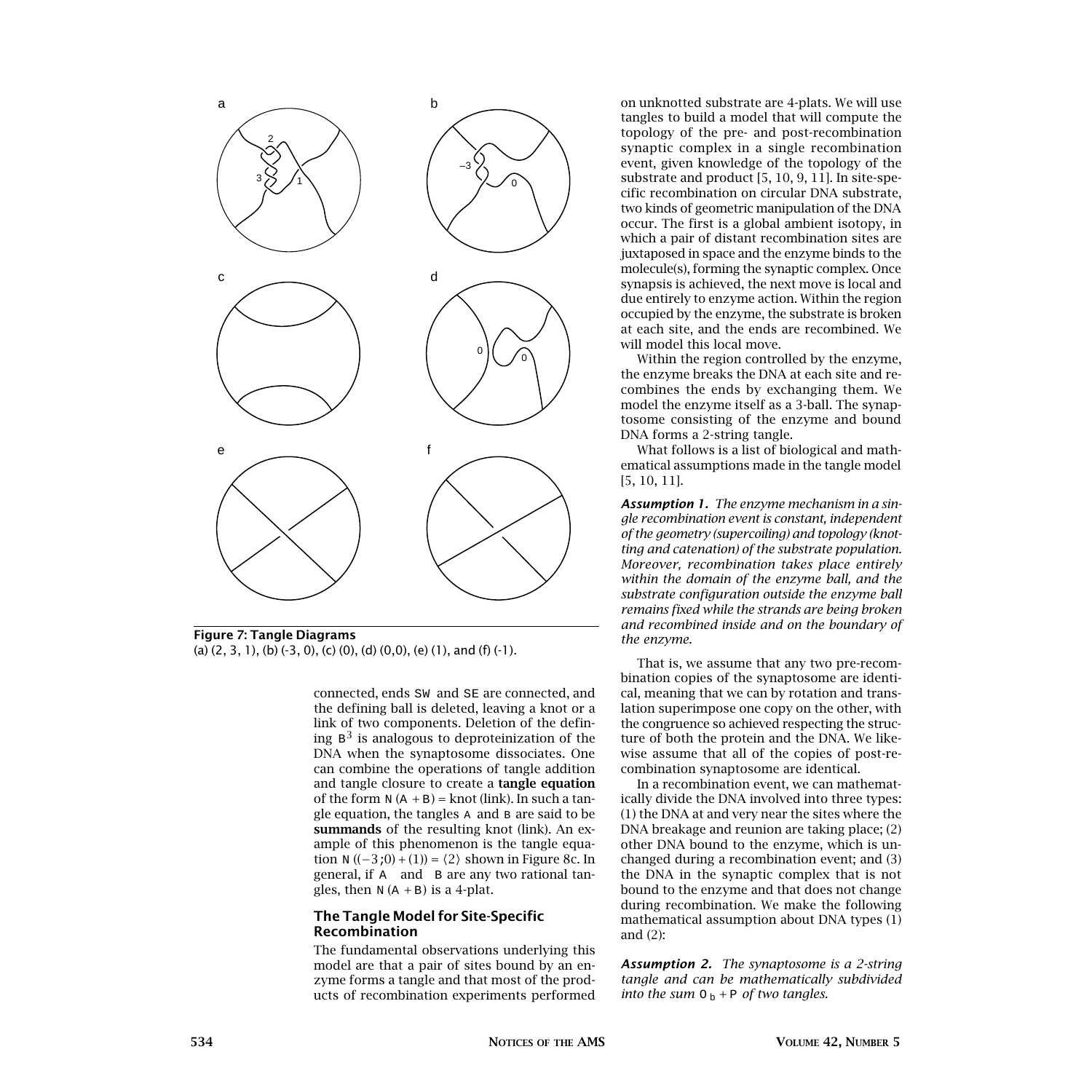One tangle, the parental tangle P, contains the recombination sites where strand breakage and reunion take place. The other tangle, the outside bound tangle  $O_b$ , is the remaining DNA in the synaptosome outside the P tangle; this is the DNA that is bound to the enzyme but that remains unchanged during recombination. The enzyme mechanism is modeled as tangle replacement (surgery) in which the parental tangle P is removed from the synaptosome and replaced by the recombinant tangle R . Therefore, our model assumes the following:

pre-recombination synaptosome =  $O_b + P$ ,

post-recombination synaptosome =  $O_b + R$ .

In order to accommodate nontrivial topology in the DNA of type (3), we let the outside free tangle  $\circ$   $\epsilon$  denote the synaptic complex DNA that is free (not bound to the enzyme) and that is unchanged during a single recombination event. We make the following mathematical assumption:

*Assumption 3. The entire synaptic complex is obtained from the tangle sum* ( $O_f$  + *synaptosome) by the tangle closure construction.*

If one deproteinizes the pre-recombination synaptic complex, one obtains the substrate; deproteinization of the post-recombination synaptic complex yields the product. The topological structure (knot and catanane types) of the substrate and product yields equations in the recombination variables  ${O_f : O_b : P : R}$ . Specifically, a single recombination event on a single circular substrate molecule produces two recombination equations in four unknowns:

substrate equation:  $N(0_f + 0_b + P) =$  substrate,

product equation:  $N(0_f + 0_b + R) =$  product.

The geometric meaning of these recombination equations is illustrated in Figure 3. In Figure 3,  $O_f = (0); O_D = (-3;0); P = (0), \text{ and } R = (1).$ With these values for the variables, our recombination equations become:

substrate equation:  $N((0) + (-3,0) + (0)) = (1),$ 

product equation:  $N((0) + (-3,0) + (1)) = (2)$ :

# **The Topology of** T n3 **Resolvase**

T n3 resolvase is a site-specific recombinase that reacts with certain circular duplex DNA substrate with directly repeated recombination sites [14]. One begins with supercoiled unknotted DNA substrate and treats it with resolvase. The principal product of this reaction is known to be the DNA 4-plat  $\langle 2 \rangle$  (the Hopf link, Figures 4a and 5a). Resolvase is known to act dispersively in this situation to bind to the circular DNA, to mediate a single recombination event, and then to release the linked product. It is also



# **Figure 8: Tangle Operations**

(a) Tangle addition, (b) tangle closure, and (c) N  $((-3,0) + (1)) = 2$ .

known that resolvase and free (unbound) DNA links do not react. However, once in twenty encounters, resolvase acts processively—additional recombinant strand exchanges are promoted prior to the release of the product, with yield decreasing exponentially with increasing number of strand exchanges at a single binding encounter with the enzyme. Two successive rounds of processive recombination produce the DNA 4-plat *h*2;1;1*i* (the figure eight knot, Figures 4b and 5b); three successive rounds of processive recombination produce the DNA 4-plat *h*1;1;1;1;1*i* (the Whitehead link, Figures 4c and 5c), whose electron micrograph appears in Figure 1b; four successive rounds of recombination produce the DNA 4-plat  $\langle 1;2;1;1;1 \rangle$  (the knot 6*∗* <sup>2</sup> , Figures 4d and 5d), whose electron micrograph appears in Figure 1c. The discovery of the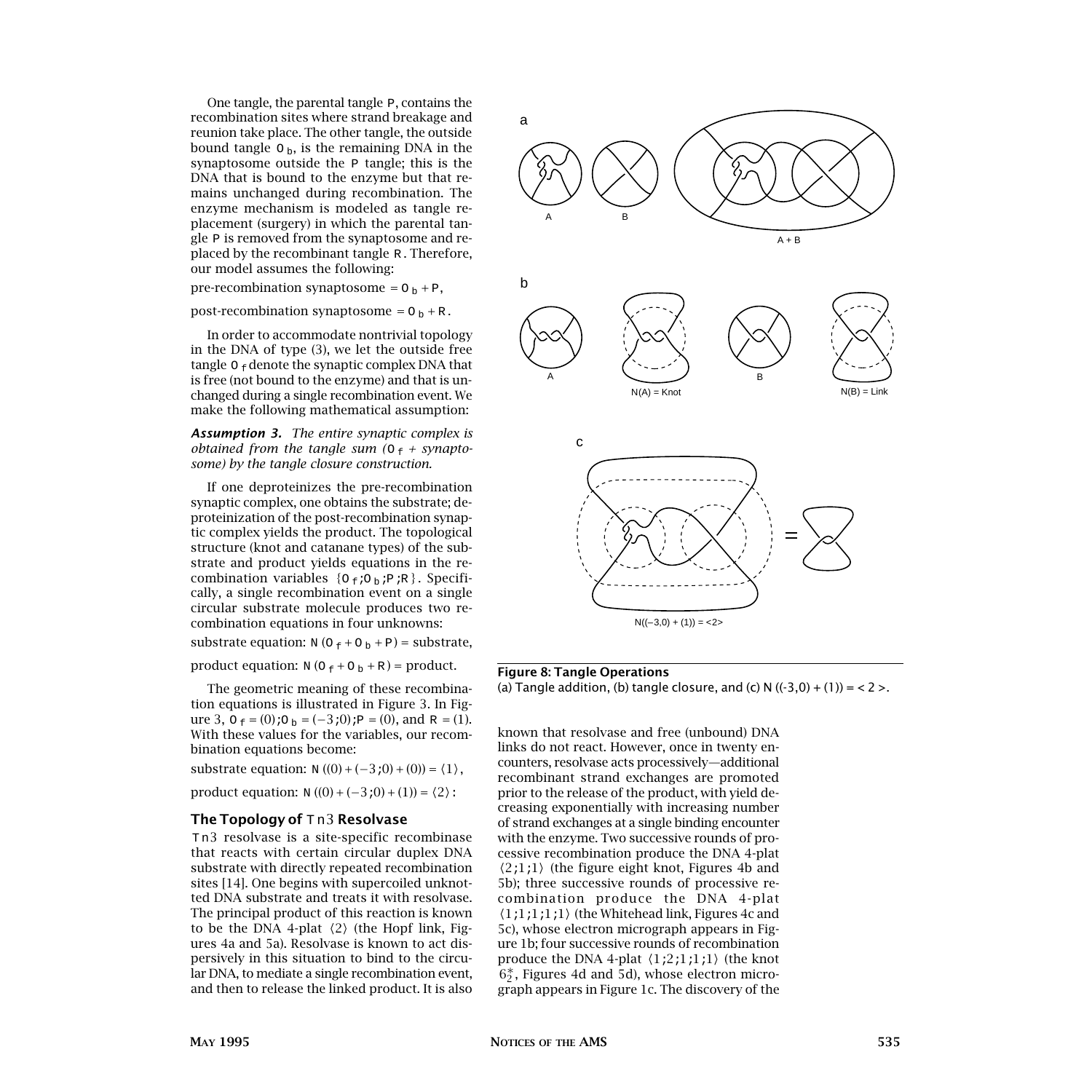DNA knot  $\langle 1;2;1;1;1 \rangle$  substantiated a model for Tn3 resolvase mechanism [14].

In processive recombination, it is the synaptosome itself that repeatedly changes structure. We make the following biologically reasonable mathematical assumption in our model:

*Assumption 4. In processive recombination, each additional round of recombination adds a copy of the recombinant tangle* R *to the synaptosome.*

More precisely, n rounds of processive recombination at a single binding encounter generate the following system of  $(n + 1)$  tangle equations in the unknowns  $\{O_f \cap D_b \in \mathbb{R} \}$ :

substrate:  $N(0_f + 0_b + P) =$  substrate

rth round:  $N(0_f + 0_b + rR) = rth$  round product,  $1 \leq r \leq n$ .

For resolvase, the electron micrograph of the synaptic complex in Figure 2 reveals that  $O_f = (0)$ , since the DNA loops on the exterior of the synaptosome can be untwisted and are not entangled. This observation from the micrograph reduces the number of variables in the tangle model by one, leaving us with three variables  $\{O_b$ ; P;R $\}$ . One can prove [10, 9, 5] that there are four possible tangle pairs  $\{O_b; R\}$ which can produce the experimental results of the first two rounds of processive T n3 recombination. The third round of processive recombination is then used to discard three of these four pairs of extraneous solutions. The following theorems can be viewed as a mathematical proof of resolvase synaptic complex structure: the model proposed in [14] is the unique explanation for the first three observed products of processive T n3 recombination, assuming that processive recombination acts by adding on copies of the recombinant tangle R .

Mathematical analysis makes feasible the reconstruction of DNA topology from gel electrophoresis, avoiding the technically difficult electron microscopy of Rec A-enhanced DNA.

*Theorem 1. Suppose that tangles*  $\circ$ <sub>b</sub>; P, and R *satisfy the following equations:* 

- 1.  $N(0_b + P) = \langle 1 \rangle$  (the unknot),
- 2.  $N(0_b + R) = \langle 2 \rangle$  (the Hopf link),
- 3.  $N(0_b + R + R) = (2i1i1)$  (the figure 8 knot).

*Then*  $\{O_b : R\} = \{(-3:0):(1)\}, \{(3:0):(-1)\},$ *{*(*−*2;*−*3;*−*1);(1)*}, or {*(2;3;1);(*−*1)*}*:

In order to decide which is the biologically correct solution, we must utilize more experimental evidence. The third round of processive resolvase recombination determines which of these four solutions is the correct one.

*Theorem 2. Suppose that tangles*  $O_b$ *iP ignd* R *satisfy the following equations:* 

- 1.  $N(O_b + P) = \langle 1 \rangle$  (the unknot),
- 2. N ( $O_b + R$ ) =  $\langle 2 \rangle$  (the Hopf link),
- 3.  $N(0_b + R + R) = \langle 2;1;1 \rangle$  (the figure 8 knot),
- 4.  $N(0_b + R + R + R) = \langle 1;1;1;1;1 \rangle$  (the (+) Whitehead link).

*Then*  $O_b = (-3:0); R = (1)$ *, and*  $N(O_b + R + R + P)$  $R + R$ ) =  $\langle 1;2;1;1;1 \rangle$ :

The correct global topology of the first round of processive T n3 recombination on the unknot is shown in Figure 3. Moreover, the first three rounds of processive  $\texttt{m3}$  recombination uniquely determine  $N(0_b + R + R + R + R)$ , the result of four rounds of recombination. It is the 4-plat knot *h*1;2;1;1;1*i*, and this DNA knot has been observed (Figure 1c). We note that there is no information in either Theorem 1 or Theorem 2 about the parental tangle P. Since P appears in only one tangle equation (equation (i)), for each fixed rational tangle solution for  $O_b$  there are infinitely many rational tangle solutions to equation (i) for  $P$  [5]. Most biologists believe that  $P = (0)$ , and a biomathematical argument exists for this claim [11].

### **Annotated Bibliography**

### **Knot Theory**

C. Adams, *The knot book: An elementary introduction to mathematical theory of knots*, W. H. Freeman, New York, 1994.

L. H. Kauffman, *On knots*, Princeton Univ. Press, Princeton, NJ, 1987.

C. Livingston, *Knot theory*, Carus Mathematical Monograph, vol. 24, Mathematical Association of America, Washington, DC, 1994.

D. Rolfsen, *Knots and links*, Publish or Perish, Inc., Berkeley, CA, 1976.

Each of these mathematics books has an easygoing, reader-friendly style and lots of pictures, a very important commodity when one is trying to understand knot theory.

### **Application of Geometry and Topology to Biology**

W. R. Brauer, F. H. C. Crick, and J. H. White, *Supercoiled DNA*, Sci. Amei. **243** (1980), 100–113.

This paper is a very nice introduction to the description and measurement of DNA supercoiling.

D. W. Sumners, *The role of knot theory in DNA research* (C. McCrory and T. Shifrin, eds.), Geometry and Topology, Marcel Debber, New York, 1987, pp. 297–318.

———, *Untangling DNA*, Math. Intelligencer **12** (1990), 71–80.

*Research partially supported by NSF DMS-9024995 and NSF DMS-8720208 (Program in Mathematics and Molecular Biology).*